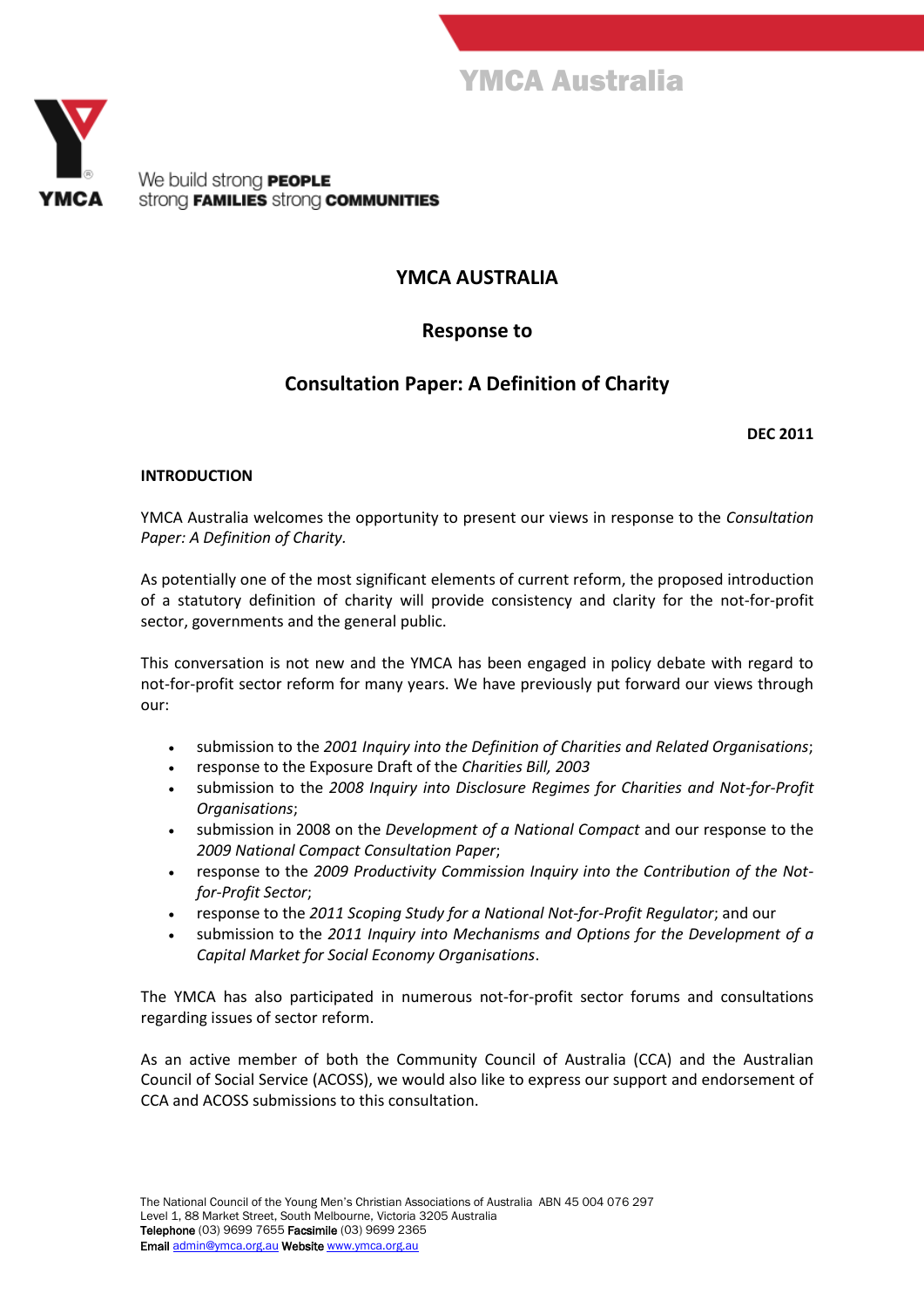#### **THE YMCA IN AUSTRALIA**

YMCA Australia is a national not-for-profit organisation working alongside local communities in metropolitan, regional, rural and remote areas. We work in partnership with government, non-profit groups and partners to provide programs and services to more than 500,000 Australians every week and deliver a broad and diverse range of services and programs.

Our mission is to work together to provide opportunities for all people to grow in body, mind and spirit. We believe this can best be achieved within a framework of preventative health, social inclusion and community-based localised solutions.

The profile of the YMCA in Australia is one of diversity  $-$  in terms of our programs and services, the communities we serve and our geographic reach. YMCA Australia also has a diversity of relationships with all levels of government and has a broad variety of revenue streams that support our programs.

In Australia, the YMCA:

- is a federated organisation comprising 30 independent Associations;
- employs over 13,000 staff;
- is supported by over 3,000 volunteers;
- works across more than 600 sites in every state and territory;
- derives 2% of revenue through contributions from the philanthropic sector and public donations;
- derives 4% of revenue from government sources; and
- derives the remaining 94% from the provision of programs and services that are operated on a cost-recovery basis.

YMCA Australia operates across all state and territory jurisdictions and we deliver on our mission in myriad ways. Our organisation, our partners and the communities we serve, have a significant interest in these developments towards not-for-profit sector reform.

The scope and diversity of the YMCA in Australia presents a unique set of challenges in relation to the current regulatory and legislative environment. When considering the issues posed by the existing regulatory framework, the YMCA in Australia is challenged by a number of characteristics, including:

 the variety of legal forms that constitute our organisation. The YMCA in Australia is a federated organisation with YMCA Australia as a Company Limited by Guarantee and our 30 Member Associations as a mix of Incorporated Associations (across each state and territory), Companies Limited by Guarantee, and Associations developed as a result of state legislation. A number of our Member Associations also have within their structure a variety of sub‐entities, some of which are Companies Limited by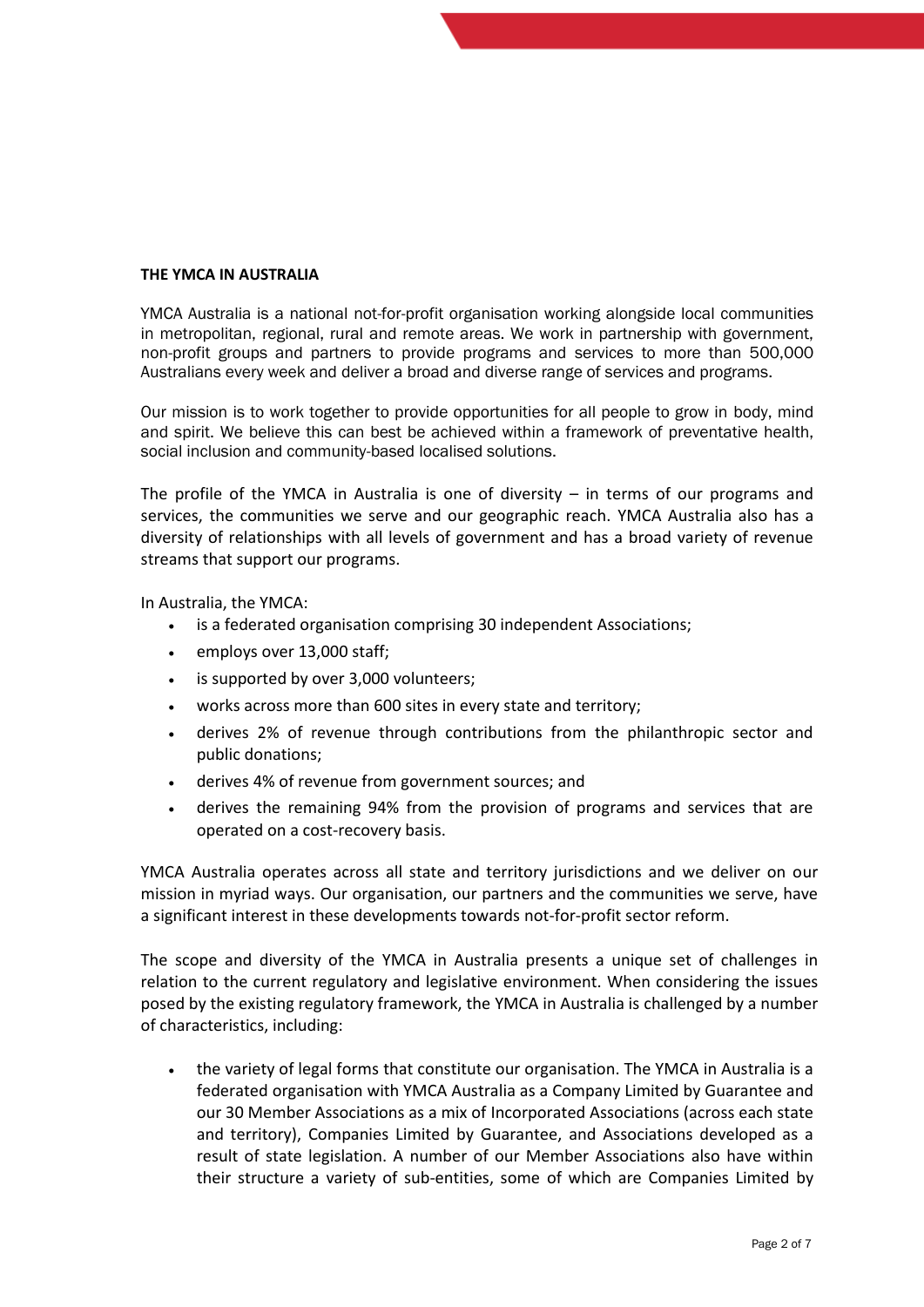Guarantee, other Incorporated Associations and unincorporated bodies. All YMCA Member Associations have charitable status, and some have separate benevolent arms;

- that as a national organisation, the YMCA in Australia is subject to Commonwealth legislation and regulation in addition to the variety of existing state and territory regulatory frameworks; and
- in terms of our activities as an organisation, the YMCA is engaged across a broad range within the NFP sector including: accommodation; early childhood education and care; out of school hours care; youth services; disability services and health and wellness services. All of these areas are subject to extensive regulatory frameworks and these too vary across jurisdictions.

Given the diversity of our organisation and the national, state and local contexts in which we deliver services to the community, it will be critical that a statutory definition of charity remains flexible while creating clarity and consistency.

In the following submission we have provided responses to the consultation questions that are of most relevance to the YMCA and our member Associations.

#### **ISSUES IN DEFINING A CHARITY**

## *1. Are there any issues with amending the 2003 definition to replace the 'dominant purpose' requirement with the requirement that a charity have an exclusively charitable purpose?*

In order to achieve the necessary flexibility in the definition and more broadly, to reflect the contemporary nature of social economy organisations it will be important to retain the 'dominant purpose' requirement contained in the 2003 definition. Requiring that a charity have an 'exclusively' charitable purpose will narrow the definition and does not adequately reflect the diversity of the sector and the current context in which not-for-profit organisations operate.

It will be critical for there to be clarity in how a dominant charitable purpose will be tested and that an 'activities' test will not form part of the determination of charitable status. While the YMCA agrees that some activities carried out by an entity may not in themselves be intrinsically charitable, provided these activities are in support of the dominant charitable purpose, these activities should not be the primary determinant of charitable status. This appropriately reflects the current context in which the sector operates in that many organisations seek to diversify their revenue stream through fees for services, social enterprise and the reinvestment of surplus revenue in support of charitable purposes. Acknowledging this in the definition will support the growth of a more independent, self-reliant and innovative sector.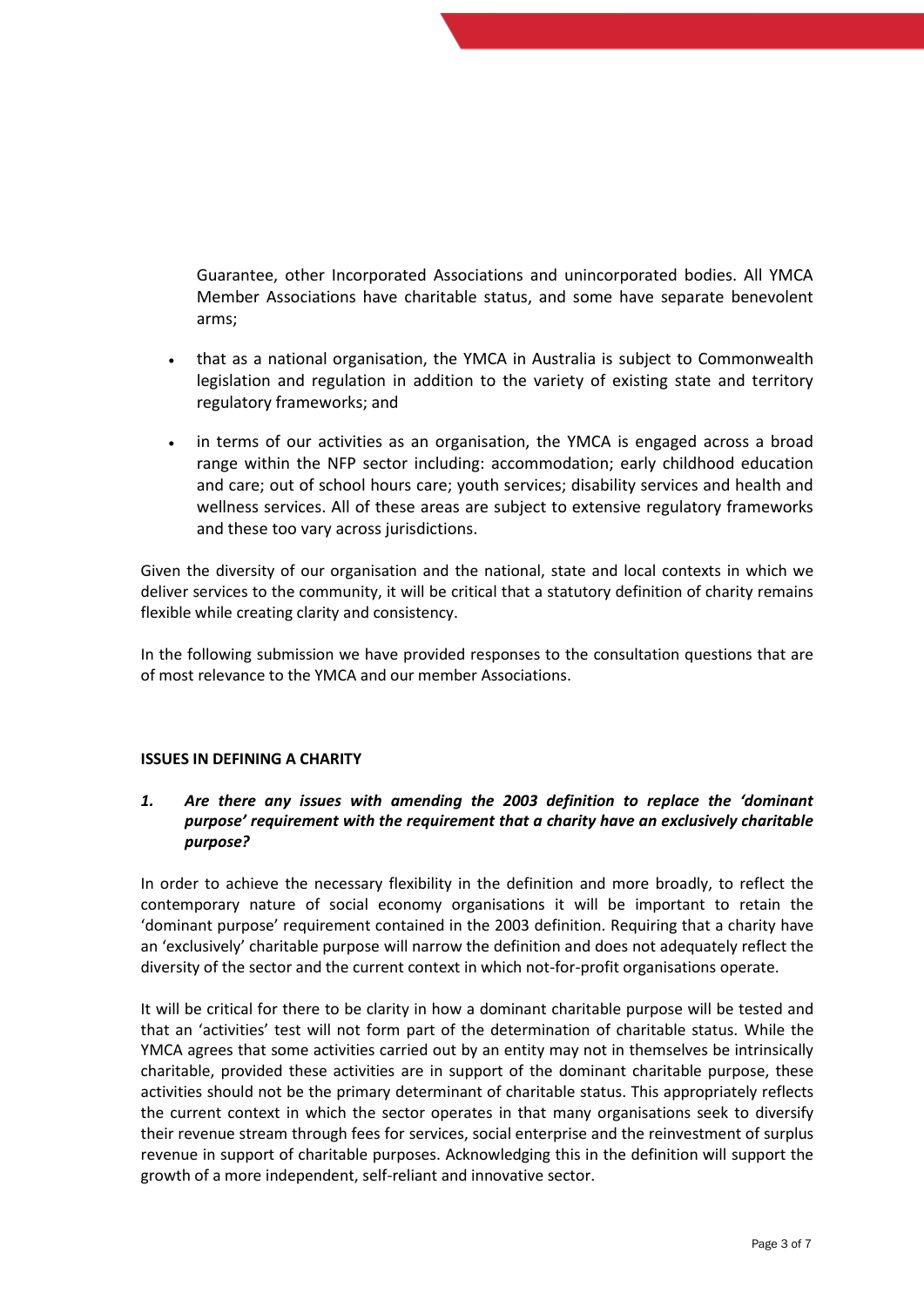# *3. Are any changes required to the Charities Bill 2003 to clarify the meaning of 'public' or 'sufficient section of the general community'?*

The YMCA agrees that there needs to be greater clarification of the terms 'sufficient section of the general community' and 'numerically negligible' to ensure that entities providing support and benefit to small sections of the community are not excluded in the definition of charity.

The YMCA recommends that 'public benefit':

- Is aimed at achieving a universal or common good;
- Has a practical utility. Practical utility relates to either/or the physical, mental and spiritual needs of the beneficiaries;
- Is directed to the benefit of the general community. The general community is defined as those people who are who are able to make use of the benefit being offered.

## *5. Could the term 'for the public benefit' be further clarified, for example, by including additional principles outlined in ruling TR 2011/D2 or as contained in the Scottish, Ireland and Northern Ireland definitions or in the guidance material of the Charities Commission of England and Wales?*

Clarification of the term 'for the public benefit' should only occur if it supports greater flexibility in terms of the mission and purpose of an entity. The YMCA believes that 'prevention' must be included in any expansion of the term 'for the public benefit'. In support of our mission, the YMCA conducts activities (provides programs and services) that promote individual and community wellbeing, prevent and alleviate the impacts of health and lifestyle diseases such as obesity and address issues such as social exclusion and social isolation. These activities address contemporary social and public policy issues, are for the common good and have practical utility and as such, should be included in the definition of 'for the public benefit'. This inclusion would also reflect recommendations made by the 2001 Charities Definition Inquiry.

### *7. What are the issues with requiring an existing charity or an entity seeking approval as a charity to demonstrate they are for the public benefit?*

For an existing charitable entity, the primary issue will be costs associated with the review of charitable status. Potentially negative impacts on programs and services may arise if those programs and services are required to be suspended while the entity is undergoing a review.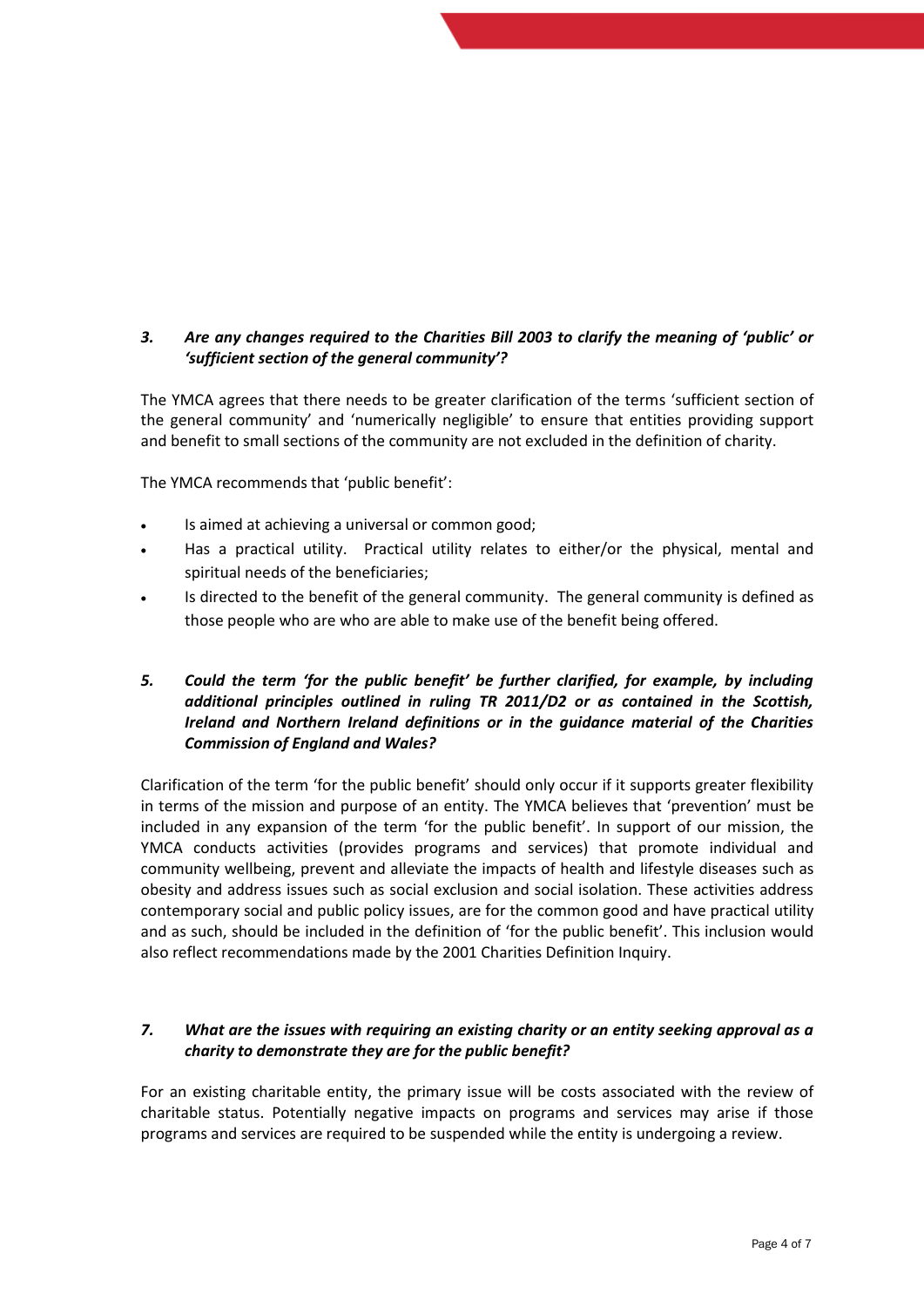# *8. What role should the ACNC have in providing assistance to charities in demonstrating this test, and also in ensuring charities demonstrate their continued meeting of this test?*

It will be critical for the role of the ACNC to be clearly distinguishable and independent from the ATO, not only in the determination of charitable status, but also in the determination of whether a charitable entity is entitled to associated tax concessions. This is not clearly articulated in the Consultation Paper. A long-held concern of the sector has been the inherent conflict of interest in the role of the ATO as both revenue collector and regulator. The establishment of the ACNC is pivotal in removing this conflict, but this will only be fully realised if the ACNC is provided with greater powers in determining eligibility for tax concessions.

With regard to demonstrating 'public benefit', the ACNC should be provided with the power to make this determination based on a clearly articulated set of criteria. The ACNC should also have the role of proactively supporting charities and as such, provide charitable organisations with tools and resources to assist them in demonstrating and reporting on their public benefit. To ensure that charities continue to meet the 'public benefit' test, the ACNC could utilise historical information in addition to regular reporting by charities to make this continued determination. This would place the ongoing onus of proof with the ACNC, rather than charitable organisations.

Newly established charitable organisations may be required to provide more detailed information and undergo greater monitoring and compliance in order to initially establish that they meet the 'public benefit' test. There will also be a clear role of support and guidance at this point for the ACNC.

# *9. What are the issues for entities established for the advancement of religion or education if the presumption of benefit is overturned?*

This would present a serious issue for many organisations, including the YMCA in Australia. The presumption of benefit is an important element in limiting regulatory burden and compliance and overturning this presumption would not only have a deleterious impact on the efficacy of organisations such as the YMCA, but would create undue burden on the sector in terms of demonstrating compliance. The Federal Government has committed to the reduction of the regulatory burden on the sector and overturning the presumption of benefit would not enhance the functioning of the current regulatory framework.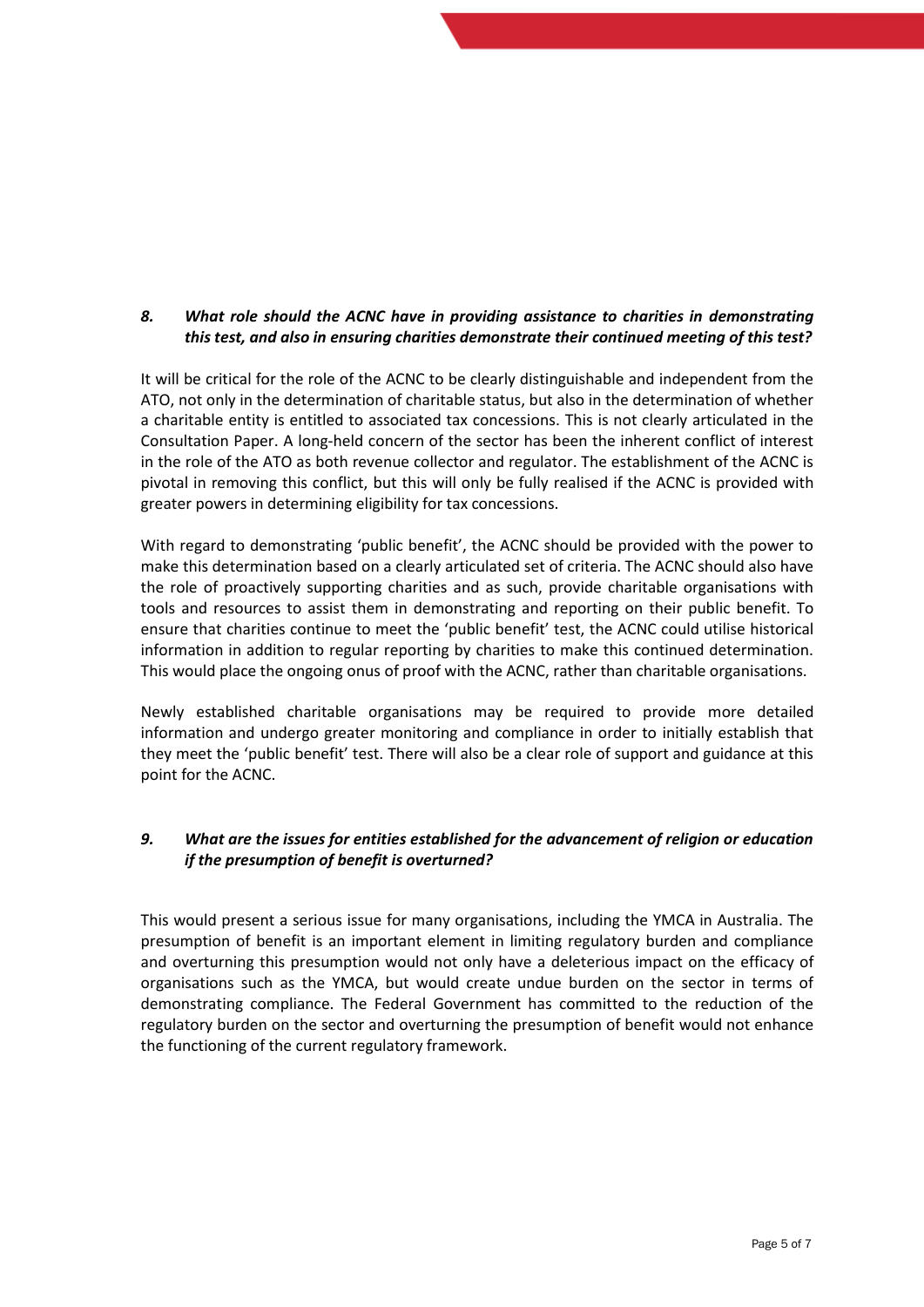# *10. Are there any issues with the requirement that the activities of a charity be in furtherance or in aid of its charitable purpose?*

YMCA Australia agrees that the activities of an organisation should be in furtherance or in aid of its charitable purpose, provided that there is flexibility to promote independence and innovation in the sector. The sector is clearly seeing now a strong shift towards social enterprise and entrepreneurialism as many organisations are seeking innovating ways of diversifying their revenue streams. This, in turn, creates a more robust and self-reliant sector with organisations seeking out more progressive and sustainable ways of meeting their mission and purpose.

## *11. Should the role of activities in determining an entity's status as a charity be further clarified in the definition?*

As stated in our response to Q.1, YMCA Australia believes that an organisation's activities should not be the primary determinant of charitable status. Any clarification of the role of activities in determining charitable status must preserve sufficient flexibility for charitable organisations to carry out activities that are in support of their dominant purpose, even if these activities are not in themselves charitable.

## *12. Are there any issues with the suggested changes to the Charities Bill 2003 as outlined above to allow charities to engage in political activities?*

The majority of charitable organisations greatly value their position as apolitical actors in social and public policy debates. Equally, the mission and purpose of many charitable organisations, including the YMCA, compel organisations to advocate on behalf of the individuals and communities they serve. In many instances, this will be a deeply political activity that may seek to change government policy. The changes suggested in the Consultation Paper appropriately reflect this and are in keeping with the current context and environment in which charitable organisations operate.

## **CHARITABLE PURPOSES**

### *16. Is the list of charitable purposes in the Charities Bill 2003 and the Extension of Charitable Purposes Act 2004 an appropriate list of charitable purposes?*

The YMCA agrees that the list of charitable purposes is appropriate and should remain unchanged. Of particular relevance to the YMCA is that the meaning and definition of 'beneficial to the community' remains broad. The Consultation Paper raises issues regarding the current